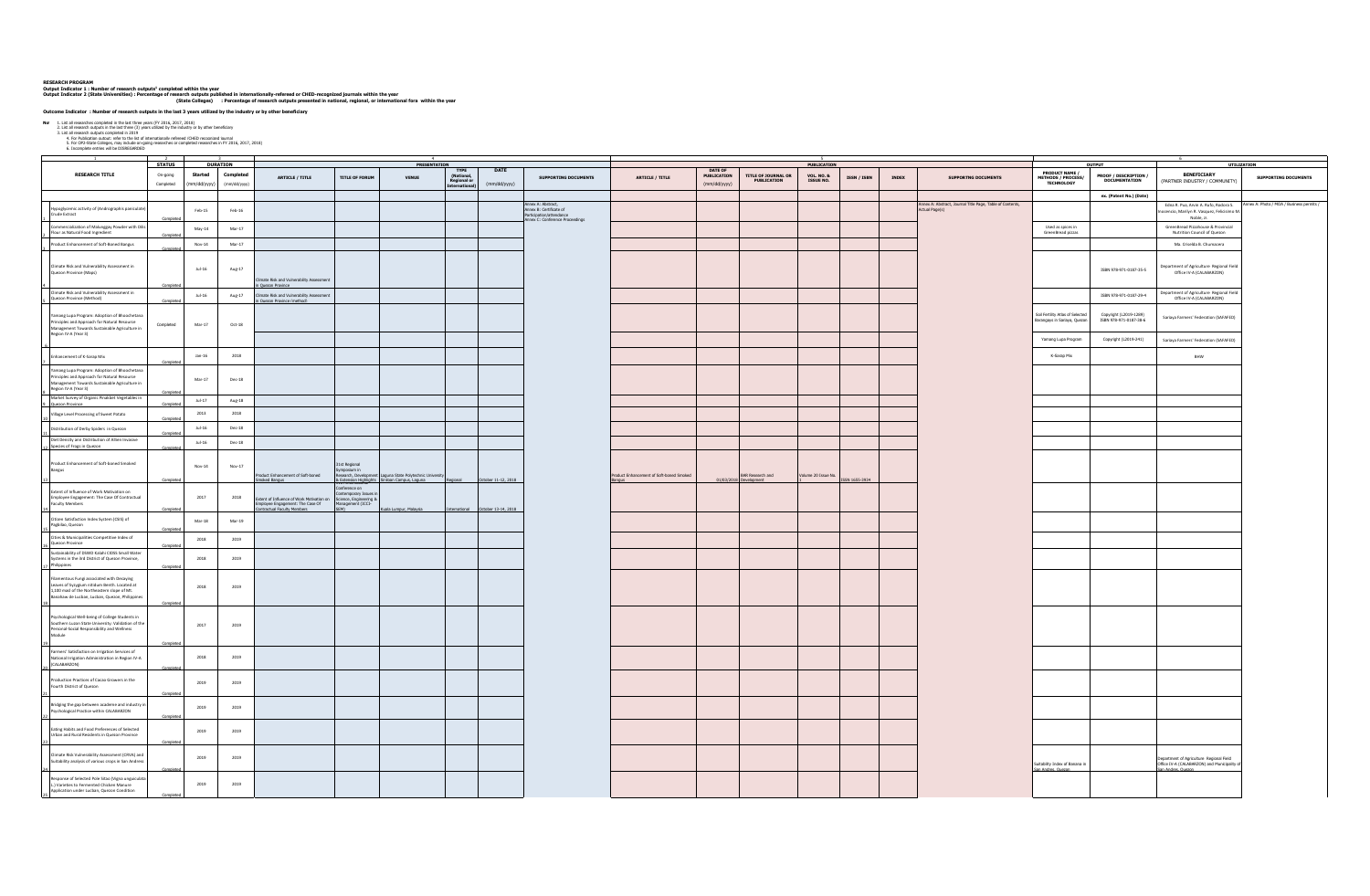| Mangrove Crab (Scylla serrate) Production in<br>Alabat Island, Quezon Province using an                                                                                                                                                                                                                                                                                                                                                                                                                                                                                               |           | 2017     | 2019     |                                                                                                                                                            |                                                                                                          |                                                                                                                                                                                                           |          |                                  |                                                                      |                          |                  |                      |  |  |
|---------------------------------------------------------------------------------------------------------------------------------------------------------------------------------------------------------------------------------------------------------------------------------------------------------------------------------------------------------------------------------------------------------------------------------------------------------------------------------------------------------------------------------------------------------------------------------------|-----------|----------|----------|------------------------------------------------------------------------------------------------------------------------------------------------------------|----------------------------------------------------------------------------------------------------------|-----------------------------------------------------------------------------------------------------------------------------------------------------------------------------------------------------------|----------|----------------------------------|----------------------------------------------------------------------|--------------------------|------------------|----------------------|--|--|
| 26 Aquasilviculture System<br>Discourse Error Analysis of Selected high School<br>Students' Compositions: Basis for a Textbook in                                                                                                                                                                                                                                                                                                                                                                                                                                                     |           | 2018     | 2019     |                                                                                                                                                            |                                                                                                          |                                                                                                                                                                                                           |          |                                  |                                                                      |                          |                  |                      |  |  |
| 27 Purposive Communication<br>Biomass and Carbon Stocks Estimation of<br>Mangrove Forest in Alabat Island using LANDSAT                                                                                                                                                                                                                                                                                                                                                                                                                                                               |           | 2018     | 2019     |                                                                                                                                                            |                                                                                                          |                                                                                                                                                                                                           |          |                                  |                                                                      |                          |                  |                      |  |  |
| 28 ETM + and SRTM Elevation Data<br>Optimization of PCR Cycling Condition for DNA                                                                                                                                                                                                                                                                                                                                                                                                                                                                                                     |           | 2019     | 2019     |                                                                                                                                                            |                                                                                                          |                                                                                                                                                                                                           |          |                                  |                                                                      |                          |                  |                      |  |  |
| Barcoding of Makaasim (Syzygium nitidum Benth.<br>PCR Amplification of the rbcl gene for DNA                                                                                                                                                                                                                                                                                                                                                                                                                                                                                          |           |          |          |                                                                                                                                                            |                                                                                                          |                                                                                                                                                                                                           |          |                                  |                                                                      |                          |                  |                      |  |  |
| Barcoding of Batikuling (Litsea leytensi Merr.)                                                                                                                                                                                                                                                                                                                                                                                                                                                                                                                                       |           | 2019     | 2019     |                                                                                                                                                            |                                                                                                          |                                                                                                                                                                                                           |          |                                  |                                                                      |                          |                  |                      |  |  |
| opropagation of Batikuling in Varying Levels<br>of IB and Amount of Mycorrhiza Inoculant                                                                                                                                                                                                                                                                                                                                                                                                                                                                                              |           | 2019     | 2019     |                                                                                                                                                            |                                                                                                          |                                                                                                                                                                                                           |          |                                  |                                                                      |                          |                  |                      |  |  |
| Classification of Learning Styles in Virtual Learning<br>Environment using J48 Decision Tree                                                                                                                                                                                                                                                                                                                                                                                                                                                                                          |           | 2016     | 2019     |                                                                                                                                                            |                                                                                                          |                                                                                                                                                                                                           |          |                                  |                                                                      |                          |                  |                      |  |  |
| propagation of Batikuling in Varying Levels<br>of NAA and amount of Mycorrhiza Inoculant                                                                                                                                                                                                                                                                                                                                                                                                                                                                                              |           | 2019     | 2019     |                                                                                                                                                            |                                                                                                          |                                                                                                                                                                                                           |          |                                  |                                                                      |                          |                  |                      |  |  |
| Macropropagation of Makaasim in Varying Levels<br>of NAA and amount of Mycorrhiza Inoculant                                                                                                                                                                                                                                                                                                                                                                                                                                                                                           |           | 2019     | 2019     |                                                                                                                                                            |                                                                                                          |                                                                                                                                                                                                           |          |                                  |                                                                      |                          |                  |                      |  |  |
| Refinement of Mussel Transplantation Technique                                                                                                                                                                                                                                                                                                                                                                                                                                                                                                                                        |           | 2019     | 2019     |                                                                                                                                                            |                                                                                                          |                                                                                                                                                                                                           |          |                                  |                                                                      |                          |                  |                      |  |  |
| for Developing Mussel Farming Industry in Quezo<br>$\begin{array}{c} \text{Development and Promotion of Beekeeping} \\ \text{36} \end{array}$                                                                                                                                                                                                                                                                                                                                                                                                                                         |           | 2018     | 2019     |                                                                                                                                                            |                                                                                                          |                                                                                                                                                                                                           |          |                                  |                                                                      |                          |                  |                      |  |  |
|                                                                                                                                                                                                                                                                                                                                                                                                                                                                                                                                                                                       |           |          |          |                                                                                                                                                            |                                                                                                          |                                                                                                                                                                                                           |          |                                  |                                                                      |                          |                  |                      |  |  |
| (Phase 1) Technology Adaptation and Performan<br>Trial of Recommended Rubber and Other<br>Promising Rubber Clones in the Philippines                                                                                                                                                                                                                                                                                                                                                                                                                                                  |           | 2018     | 2019     |                                                                                                                                                            |                                                                                                          |                                                                                                                                                                                                           |          |                                  |                                                                      |                          |                  |                      |  |  |
| Status of Q1K Beneficiaries of Lucban, Quezon<br>with its Program Enhancement Plan                                                                                                                                                                                                                                                                                                                                                                                                                                                                                                    |           | 2018     | $Jul-19$ |                                                                                                                                                            |                                                                                                          |                                                                                                                                                                                                           |          |                                  |                                                                      |                          |                  |                      |  |  |
| The teaching and Learning of Mathematics in<br>Higher Education Institution Basis of the                                                                                                                                                                                                                                                                                                                                                                                                                                                                                              |           | 2018     | 2019     | The teaching and Learning of Mathematics<br>in Higher Education Institution Basis of the                                                                   |                                                                                                          |                                                                                                                                                                                                           |          |                                  |                                                                      |                          |                  |                      |  |  |
| Development of a Life along Learning Framewo<br>in Mathematics for teachers and student                                                                                                                                                                                                                                                                                                                                                                                                                                                                                               |           |          |          | levelopment of a Life along Learning Annual Teachers and<br>ramework in Mathematics for teachers and Educators' Convention                                 | 2019                                                                                                     | is Hotel Tagaytay City                                                                                                                                                                                    |          | Jamh 14-15 2019                  |                                                                      |                          |                  |                      |  |  |
| Soil Amendments-contributions to soil<br>sustainability - A Symposium on Current Research<br>$\begin{minipage}{0.9\linewidth} \textbf{and Product Development of Different Social} \\ \hline \textbf{A} & \textbf{A} & \textbf{A} \\ \hline \textbf{A} & \textbf{A} & \textbf{A} \\ \hline \textbf{A} & \textbf{A} & \textbf{A} \\ \hline \textbf{A} & \textbf{A} & \textbf{A} \\ \hline \textbf{A} & \textbf{A} & \textbf{A} \\ \hline \textbf{A} & \textbf{A} & \textbf{A} \\ \hline \textbf{A} & \textbf{A} & \textbf{A} \\ \hline \textbf{A} & \textbf{A} & \textbf{A} \\ \hline$ |           | 2018     | 2019     | Soil Amendments-contributions to soil<br>sustainability – A Symposium on Current<br>Research and Product Development of<br>Different Soil Amendments       | Agricultural System                                                                                      | Agriculture and Food<br>Agriculture and Food<br>Agriculture Hand ASI Lecture Hall, Agricultural and<br>Science, University of Food Science, University of the<br>the Philippines<br>Dhilippines Los Baños |          |                                  |                                                                      |                          |                  |                      |  |  |
| Circuit Design of Sensor Amplifier of Blood                                                                                                                                                                                                                                                                                                                                                                                                                                                                                                                                           |           | 2017     | 2019     |                                                                                                                                                            | 3rd National Research<br>& Development                                                                   |                                                                                                                                                                                                           | lsno     | June 26, 2019                    |                                                                      |                          |                  |                      |  |  |
| Pressure Measurement Use in Telehealth Syster                                                                                                                                                                                                                                                                                                                                                                                                                                                                                                                                         |           |          |          | Circuit Design of Sensor Amplifier of Blood<br>Pressure Measurement Use in Telehealth Technology &<br>System Vocational Education                          | 3rd National Research                                                                                    | University of Northern Philippines,<br>Tamag, Vigan, Ilocos Sur                                                                                                                                           |          | October 3-5, 2019                |                                                                      |                          |                  |                      |  |  |
| Microcontroller-Based Growing of Spinach and<br>Tilapia under Controlled Greenhouse Aquaponics                                                                                                                                                                                                                                                                                                                                                                                                                                                                                        |           | 2017     | 2019     | and Development<br>Microcontroller-Based Growing of Spinach<br>and Tilapia under Controlled Greenhouse Technology and<br>aponics                           |                                                                                                          | Longress on<br>Technology and University of Northern Philippines,<br>Vocational Education Tamag. Vigan. Ilocos Sur                                                                                        | ional    | October 3-5, 2019                |                                                                      |                          |                  |                      |  |  |
| Soil Health Approach of Boosting Rainfed<br>Agriculture in Sariaya, Quezon                                                                                                                                                                                                                                                                                                                                                                                                                                                                                                            |           | 2017     | 2019     |                                                                                                                                                            |                                                                                                          |                                                                                                                                                                                                           |          |                                  |                                                                      |                          |                  |                      |  |  |
| Farmers' Satisfaction on Irrigation Services of                                                                                                                                                                                                                                                                                                                                                                                                                                                                                                                                       |           |          |          | Soil Health Approach of Boosting Rainfed 31st National Research Sulo Riviera Hotel, Diliman, Quezon<br>Agriculture in Sariava. Quezon Symposium (NRS) City |                                                                                                          |                                                                                                                                                                                                           | National | October 16, 2019                 |                                                                      |                          |                  |                      |  |  |
| National Irrigation Administration - Quezon<br>Irrigation Management Office                                                                                                                                                                                                                                                                                                                                                                                                                                                                                                           |           | 2018     | 2019     | Farmers' Satisfaction on Irrigation Services<br>of National Irrigation Administration -<br>Quezon Irrigation Management Office                             |                                                                                                          | 1st National Scientific Umali Auditorium, SEARCA,<br>Conference on Water College, Los Baños, Laguna                                                                                                       |          | ember 7-9, 2019                  |                                                                      |                          |                  |                      |  |  |
| Locating Data -- Driven Learning in the Philippine<br>Secondary ESL Classroom: Status, Prospects and                                                                                                                                                                                                                                                                                                                                                                                                                                                                                  | Completed | 2017     | 2018     |                                                                                                                                                            |                                                                                                          |                                                                                                                                                                                                           |          |                                  |                                                                      |                          |                  |                      |  |  |
| Challenges                                                                                                                                                                                                                                                                                                                                                                                                                                                                                                                                                                            |           |          |          | Locating Data --Driven Learning in the<br>Philippine Secondary ESL Classroom:<br>Status, Prospects and Challenges                                          | Linguistic Society of the<br>Philippines<br>International<br>Conference 2019                             |                                                                                                                                                                                                           |          |                                  |                                                                      |                          |                  |                      |  |  |
| Knowing-doing Gap of 21st Century Instruction at                                                                                                                                                                                                                                                                                                                                                                                                                                                                                                                                      |           | 2018     | 2018     | Knowing-doing Gap of 21st Century<br>Instruction at Southern Luzon State<br>University-Judge Guillermo Eleazar,                                            |                                                                                                          | De La Sale University                                                                                                                                                                                     |          | nternational March 7-8, 2019     |                                                                      |                          |                  |                      |  |  |
| Southern Luzon State University-Judge Guillermo                                                                                                                                                                                                                                                                                                                                                                                                                                                                                                                                       |           |          |          | awayan, Quezon                                                                                                                                             | 2019 International<br>tegrated Research                                                                  | Walter Hogan Hall, Ateneo de<br>Manila University, Quezon City                                                                                                                                            |          | hber 20-22, 2019                 |                                                                      |                          |                  |                      |  |  |
| Bridging the gap between academe-industry<br>through outcomes-based curriculum developme                                                                                                                                                                                                                                                                                                                                                                                                                                                                                              |           | $Jul-19$ | Nov-19   | Bridging the gap between academe-<br>industry through outcomes-based<br>curriculum development                                                             | 2nd SIMP-AAG SLSU<br>Multidisciplinary<br>Research Festival                                              | Thai Nguyen University, Thai<br>Nguyen City, Vietnam                                                                                                                                                      |          | mber 28-30 2019                  |                                                                      |                          |                  |                      |  |  |
| Gleaning of Macro-Benthic Invertebrate Fishery in<br>Kabibihan River System                                                                                                                                                                                                                                                                                                                                                                                                                                                                                                           |           | 2018     | 2019     |                                                                                                                                                            |                                                                                                          |                                                                                                                                                                                                           |          |                                  |                                                                      |                          |                  |                      |  |  |
| Refinement of Mussel Transplantation Technique                                                                                                                                                                                                                                                                                                                                                                                                                                                                                                                                        |           |          |          | Sleaning of Macro-Benthic Invertebrate<br>Fisherv in Kabibihan River System                                                                                | 3rd International<br>Academic Summit                                                                     | Lingayen, Pangasinan                                                                                                                                                                                      |          | ternational November 27-29, 2019 |                                                                      |                          |                  |                      |  |  |
| for Developing Mussel Farming Industry in Quezor                                                                                                                                                                                                                                                                                                                                                                                                                                                                                                                                      |           | Aug-17   | $Jan-19$ | Refinement of Mussel Transplantation<br>Techniques for Developing Mussel Farming 3rd International<br>Industry in Quezon                                   |                                                                                                          | ven, Pangasinar                                                                                                                                                                                           |          | ember 27-29, 2019                |                                                                      |                          |                  |                      |  |  |
| SLSU Nipa REED+Plus                                                                                                                                                                                                                                                                                                                                                                                                                                                                                                                                                                   |           | 2018     | 2019     |                                                                                                                                                            | 4th International<br>Research, Development<br>and Management<br>Congress and 29th<br>PHILIARM Convention |                                                                                                                                                                                                           |          |                                  |                                                                      |                          |                  |                      |  |  |
| Species Composition and Physiognomy of<br>Rainforest Demofarm in Southern Luzon State<br>University, Lucban, Quezon                                                                                                                                                                                                                                                                                                                                                                                                                                                                   |           | 2017     | 2018     | LSU Nipa REED+Plus<br>Species Composition and Physiognomy of<br>Rainforest Demofarm in Southern Luzon                                                      | PNPCSI 5th<br>International                                                                              | Grand Astoria Hotel Zamboanga City International November 13-16, 2019<br>University of Sto. Tomas, España,                                                                                                |          |                                  |                                                                      |                          |                  |                      |  |  |
| Functional Traits of Stem and Leaf of Wrightia<br>candollei S. Vidal                                                                                                                                                                                                                                                                                                                                                                                                                                                                                                                  |           | 2017     | $Jul-18$ | e University, Lucban, Quezon                                                                                                                               |                                                                                                          |                                                                                                                                                                                                           |          | mber 13-15, 2019                 | nctional Traits of Stem and Leaf of Wrightia                         |                          |                  |                      |  |  |
| Detection of potentially Zoonotic Cryptosporidiu<br>and Giardia among Livestock in Sariaya, Quezon,                                                                                                                                                                                                                                                                                                                                                                                                                                                                                   |           | 2016     | $Aug-18$ |                                                                                                                                                            |                                                                                                          |                                                                                                                                                                                                           |          |                                  | ndollei S. Vidal<br>letection of potentially Zoonotic                | re Iournal of Science    | 148 (2): 307-314 | $-768$               |  |  |
| 54 Philippines<br>Lexical Bias among Tagalog-spealing Filipino Pre-                                                                                                                                                                                                                                                                                                                                                                                                                                                                                                                   |           |          |          |                                                                                                                                                            |                                                                                                          |                                                                                                                                                                                                           |          |                                  | idium and Giardia among Livestock<br>in Sariava, Quezon, Philippines | Jun-19 Pertanika Journal | 42 (2): 557-568  | ISSN:1511-3701       |  |  |
| school Children                                                                                                                                                                                                                                                                                                                                                                                                                                                                                                                                                                       |           | 2017     | 2018     |                                                                                                                                                            |                                                                                                          |                                                                                                                                                                                                           |          |                                  | Lexical Bias among Tagalog-spealing Filipino                         | an FFI 10                | L 24 Issue No. 4 | <b>TCCN 1779-146</b> |  |  |